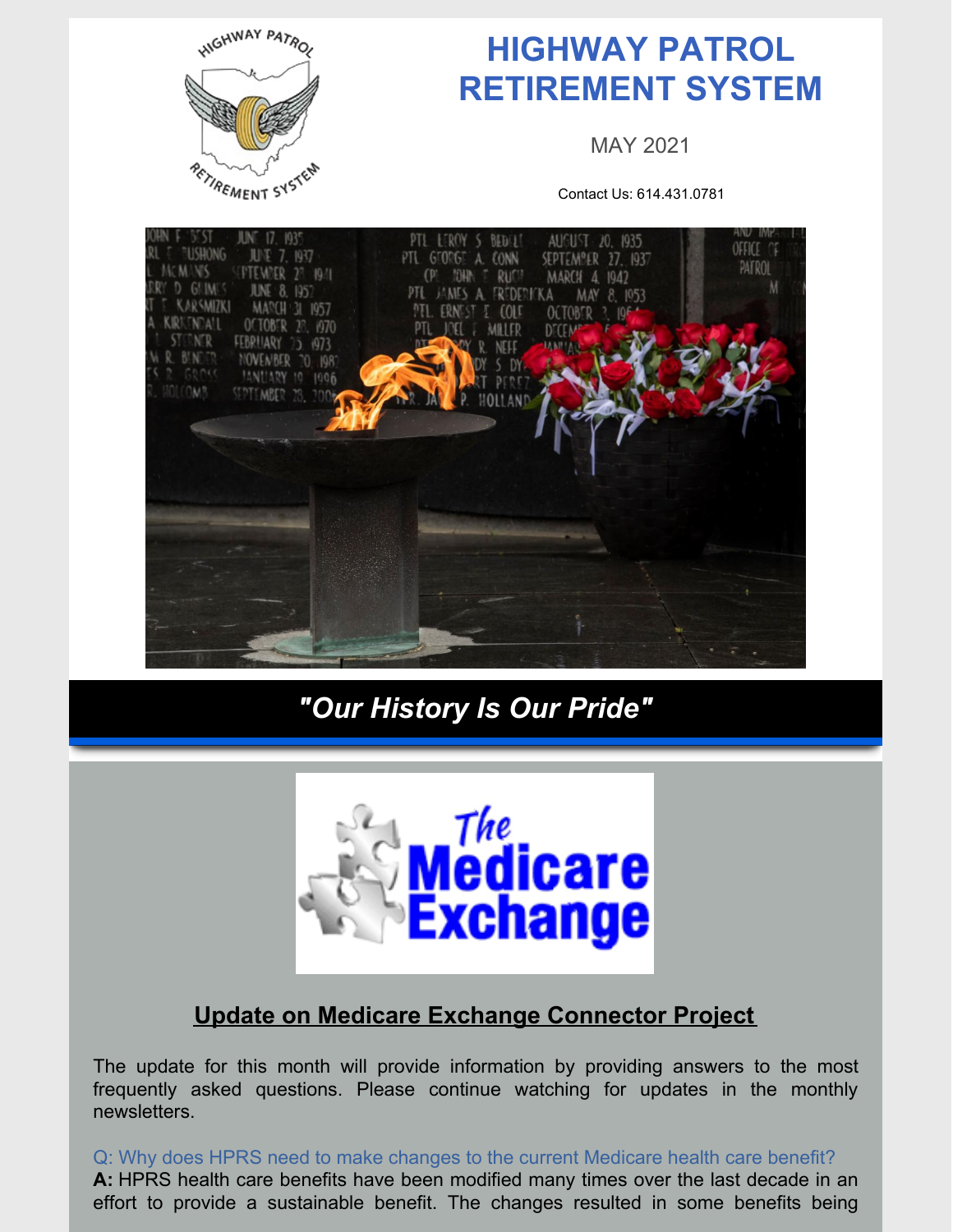reduced, and increases to copays, deductibles, etc. Although these changes resulted in the cost savings targeted, the rising costs of health care, especially prescription costs, continue to threaten the sustainability of our health care fund. Projections indicate that without significant changes, the health care fund will be depleted in approximately ten years. By switching from a group medical plan to a Health Reimbursement Arrangement, HPRS will be able to continue offering current and future retirees assistance with the cost of health care coverage.

#### Q: What is the Medicare Exchange?

**A :** The Medicare Exchange refers to the health care marketplace where individual Medicare plans are available. The Medicare plans are accessed through a marketplace vendor who enrolls Medicare-eligible retirees into individual Medicare plans. The marketplace vendor is not an insurance provider; the marketplace vendor contracts with multiple insurance carriers to provide a variety of plans. The marketplace vendor also manages the reimbursement of eligible expenses, such as premiums and copays, to the retiree through a health reimbursement arrangement (HRA). HPRS has selected Willis Towers Watson (WTW) to contract with for these services.

#### Q: Why did HPRS choose WTW?

**A:** HPRS completed a comprehensive RFP process as part of the marketplace vendor selection. There were four vendors that responded, all of which were interviewed by a committee of HPRS board members and staff. WTW was selected based on their 20 years of experience in managing the transition retirees to the marketplace, with over two million covered lives.

#### Q: What is a Health Reimbursement Arrangement (HRA)?

**A:** An HRA is an account funded by HPRS that provides tax-free reimbursement for qualified medical expenses, such as monthly insurance premiums, deductibles, coinsurance and copays, incurred by eligible retirees and their dependents. Willis Towers Watson (WTW) will administer the HRA. Only HPRS can contribute funds to the HRA; retirees cannot add their own funds. Retirees must submit a request for reimbursement, including supporting documentation, for WTW to approve and release the money from the HRA into the retiree's personal bank account. Expenses are deemed eligible for reimbursement based on IRS guidelines.

#### Q: Will Medicare eligible retirees be required to select a new health care plan through Willis Towers Watson (WTW) to be eligible for any reimbursement from HPRS?

**A :** Yes, Medicare eligible retirees will be required to access their health care through WTW to be eligible for a Health Reimbursement Arrangement (HRA). Not only is this the most cost-effective method for providing the benefits, WTW provides education, support and other resources that helps retirees understand and navigate health plan options.

#### Q: Will retirees receive HRA deposits for spouse or dependent children?

**A:** No. Only the retiree will receive an allowance, however, retirees will be able to use HRA dollars to be reimbursed for qualified medical expenses incurred by an eligible spouse or dependent.

#### Q: How much will the stipend be?

**A:** HPRS is working with WTW to determine the appropriate amount for the stipend. This information will be communicated to all members once the plan design is complete. The amount targeted will be based on the costs of the available plans, and recent health care costs of HPRS Medicare eligible employees.

#### Q: Will there be assistance with helping retirees in choosing a health care plan?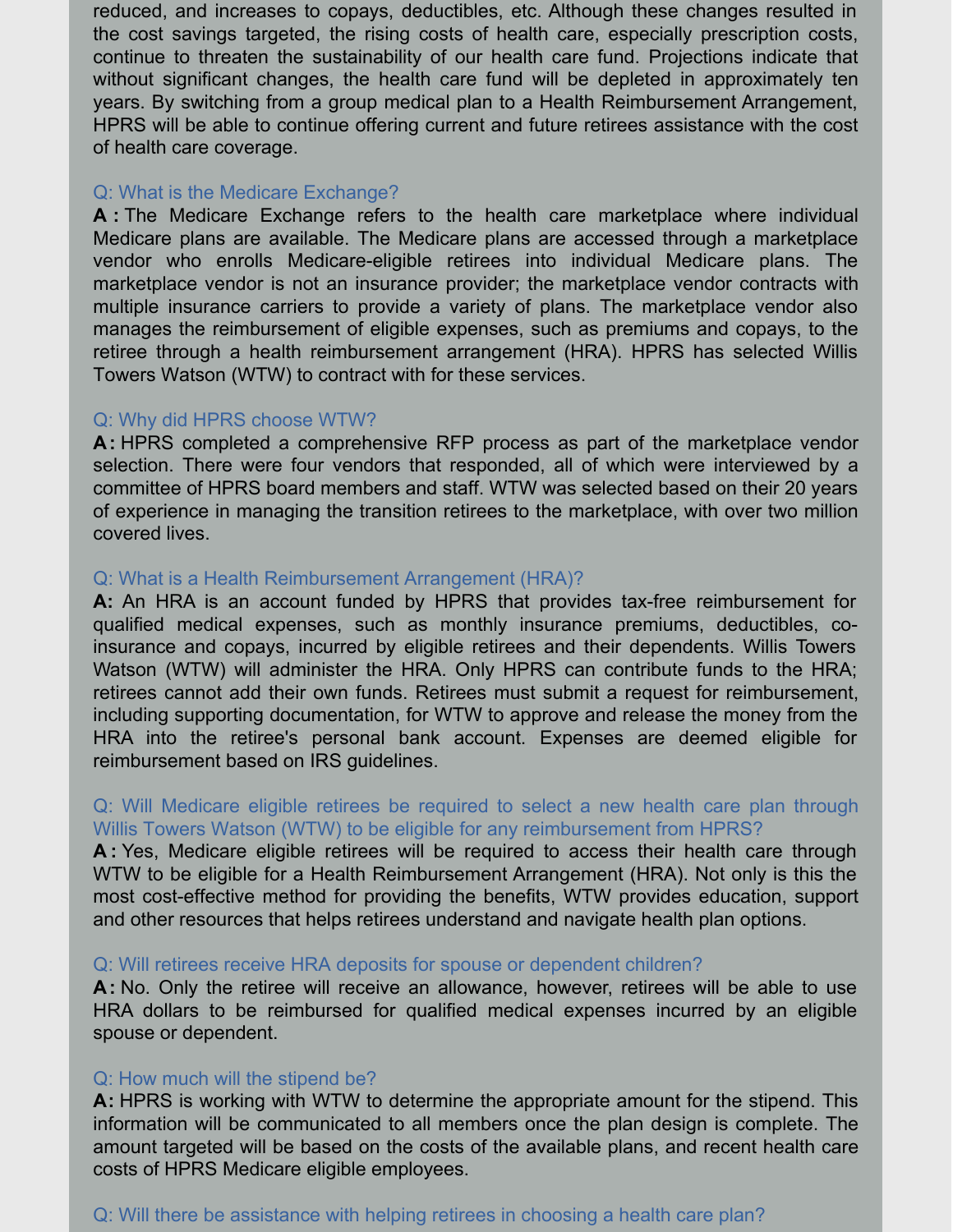**A:** WTW has licensed agents (benefit advisors) that are skilled in helping Medicare eligible retirees select the plan that best meets their individual needs. A trusted family member or friend can be involved to help with the process. WTW experiences a current first call resolution for retirees selecting health care plans of 94%. Should there be any difficulty in the plan selection process, HPRS staff will be prepared to assist.

### **Retiree - Guest Instructor Interest**

In July and August of 2021, the Ohio State Highway Patrol Academy will resume training of Cadet and Basic Classes in support of our Division training mission. Over the years, it has been the practice to invite retirees in as guest instructors to assist in the training topic areas where needed. At this time, they are surveying retirees to see if there is an interest in serving as a guest instructor for future Cadet or Basic Trainee classes, respectively. They are particularly interested in retirees that currently hold or have previously held an OPOTA or OSP Instructor certification. All retirees that are interested and meet the criteria are encouraged to contact Captain Steve Rine, Academy Executive Officer, via e-mail at SRRine@dps.ohio.gov or by phone at 614.387.6095. The deadline to express interest is Wednesday, June 30, 2021.

### **Upcoming Events**

As with most events that were postponed due to the pandemic, retiree gatherings are starting back up again. I, as well as some trustees, have been able to attend a few of them recently, and the information exchanged was valuable. The Sunbird Reunion is in the planning stages, and the date to save for this event is August 21, 2021. Please watch our website for more information on the Sunbird, and other upcoming events.

### **Retiree Qualification**

As a reminder, your qualification under the LEOSA rules is only good for one year from the date of qualification. This can be found in 18 USC 926C: Carrying of concealed firearms by qualified retired law enforcement officers. For example, if you qualified on May 1, 2020, then you must qualify on or prior to May 1, 2021.

The scheduled retiree qualifications at the Academy are:

- · Friday, June 11, 2021, at 1000 hours
- · Wednesday, August 11, 2021, at 1300 hours
- Wednesday, October 13, 2021, at 1300 hours

As a reminder, you must complete a Weapons Qualification Record (HP-15C), that includes your personal weapon information, and submit it no less than 14 days prior to the qualification date. Retirees must bring their Division-issued ID Card with them to the qualification, and